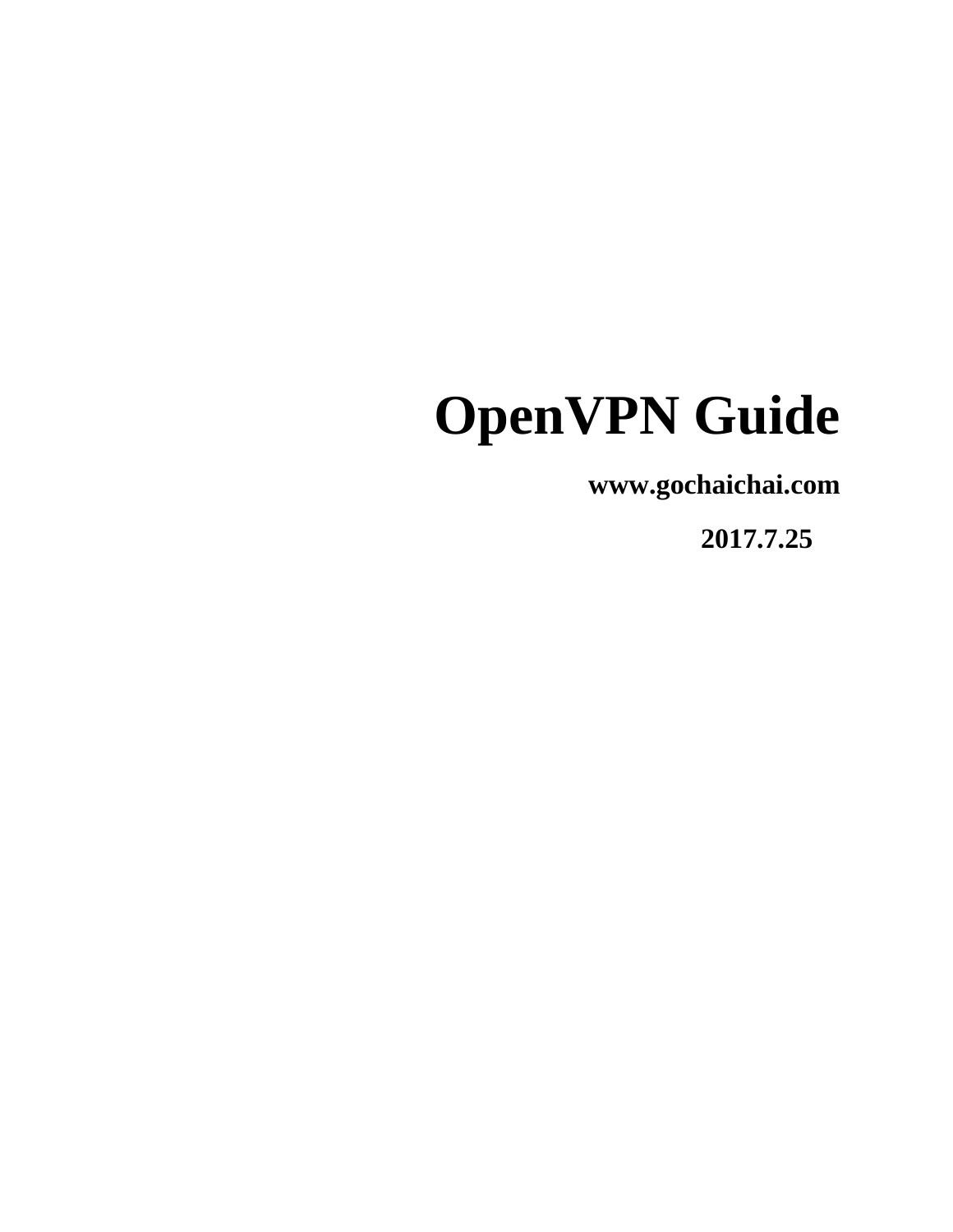# **Install the Client Configuration**

Now, we'll discuss how to install a client VPN profile on Windows, OS X, iOS, and Android. None of these client instructions are dependent on one another, so feel free to skip to whichever is applicable to you.

The OpenVPN connection will be called whatever you named the . ovpn file. In our example, this means that the connection will be called client1.ovpn for the first client file we generated.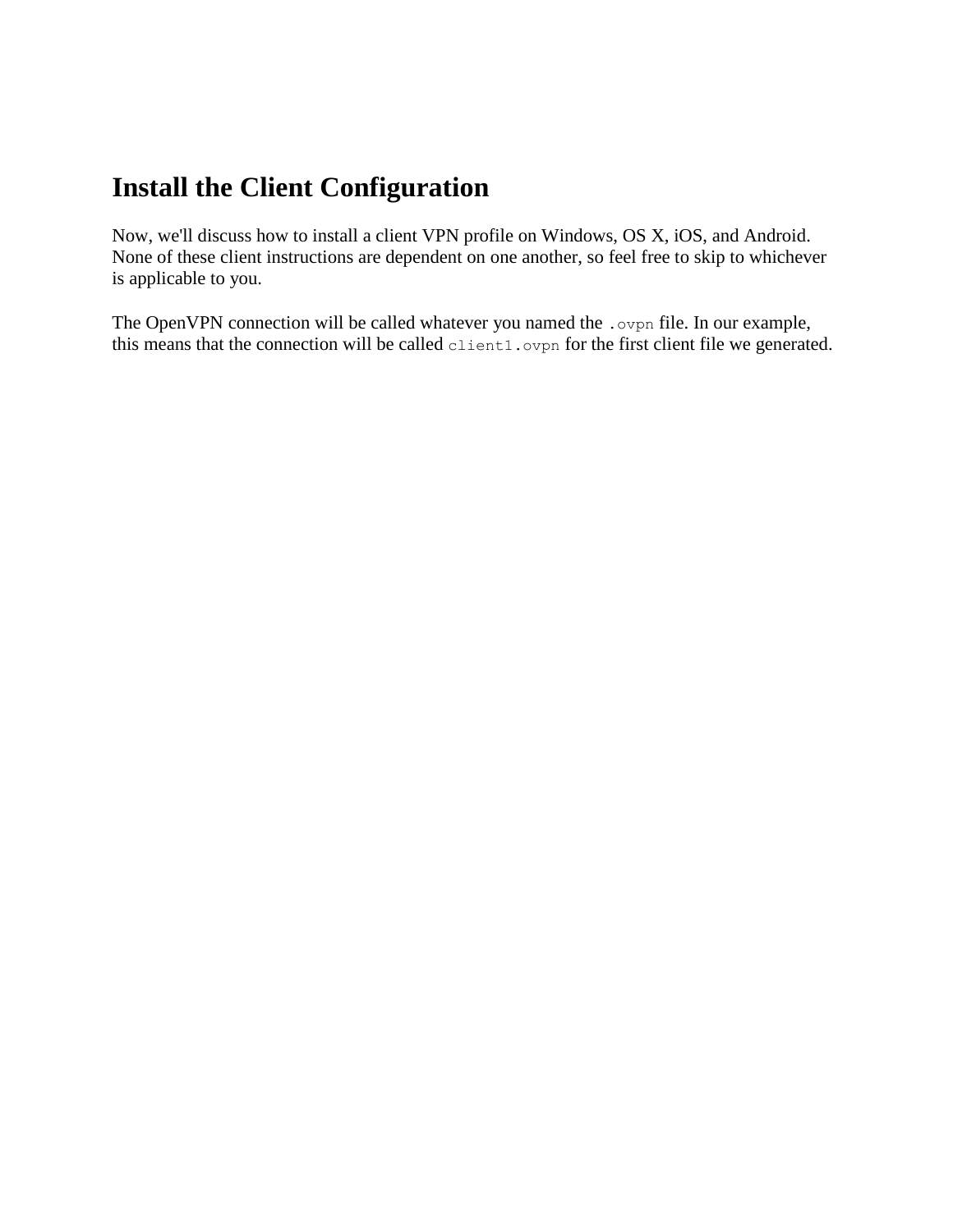## **Windows**

#### **Installing**

The OpenVPN client application for Windows can be found on [OpenVPN's Downloads page.](https://openvpn.net/index.php/open-source/downloads.html) Choose the appropriate installer version for your version of Windows.

Note OpenVPN needs administrative privileges to install.

```
After installing OpenVPN, copy the .ovpn file to:
```

```
C:\Program Files\OpenVPN\config
```
When you launch OpenVPN, it will automatically see the profile and makes it available.

OpenVPN must be run as an administrator each time it's used, even by administrative accounts. To do this without having to right-click and select **Run as administrator** every time you use the VPN, you can preset this, but this must be done from an administrative account. This also means that standard users will need to enter the administrator's password to use OpenVPN. On the other hand, standard users can't properly connect to the server unless the OpenVPN application on the client has admin rights, so the elevated privileges are necessary.

To set the OpenVPN application to always run as an administrator, right-click on its shortcut icon and go to **Properties**. At the bottom of the **Compatibility** tab, click the button to **Change settings for all users**. In the new window, check **Run this program as an administrator**.

#### **Connecting**

Each time you launch the OpenVPN GUI, Windows will ask if you want to allow the program to make changes to your computer. Click **Yes**. Launching the OpenVPN client application only puts the applet in the system tray so that the VPN can be connected and disconnected as needed; it does not actually make the VPN connection.

Once OpenVPN is started, initiate a connection by going into the system tray applet and rightclicking on the OpenVPN applet icon. This opens the context menu. Select **client1** at the top of the menu (that's our client1.ovpn profile) and choose **Connect**.

A status window will open showing the log output while the connection is established, and a message will show once the client is connected.

Disconnect from the VPN the same way: Go into the system tray applet, right-click the OpenVPN applet icon, select the client profile and click **Disconnect**.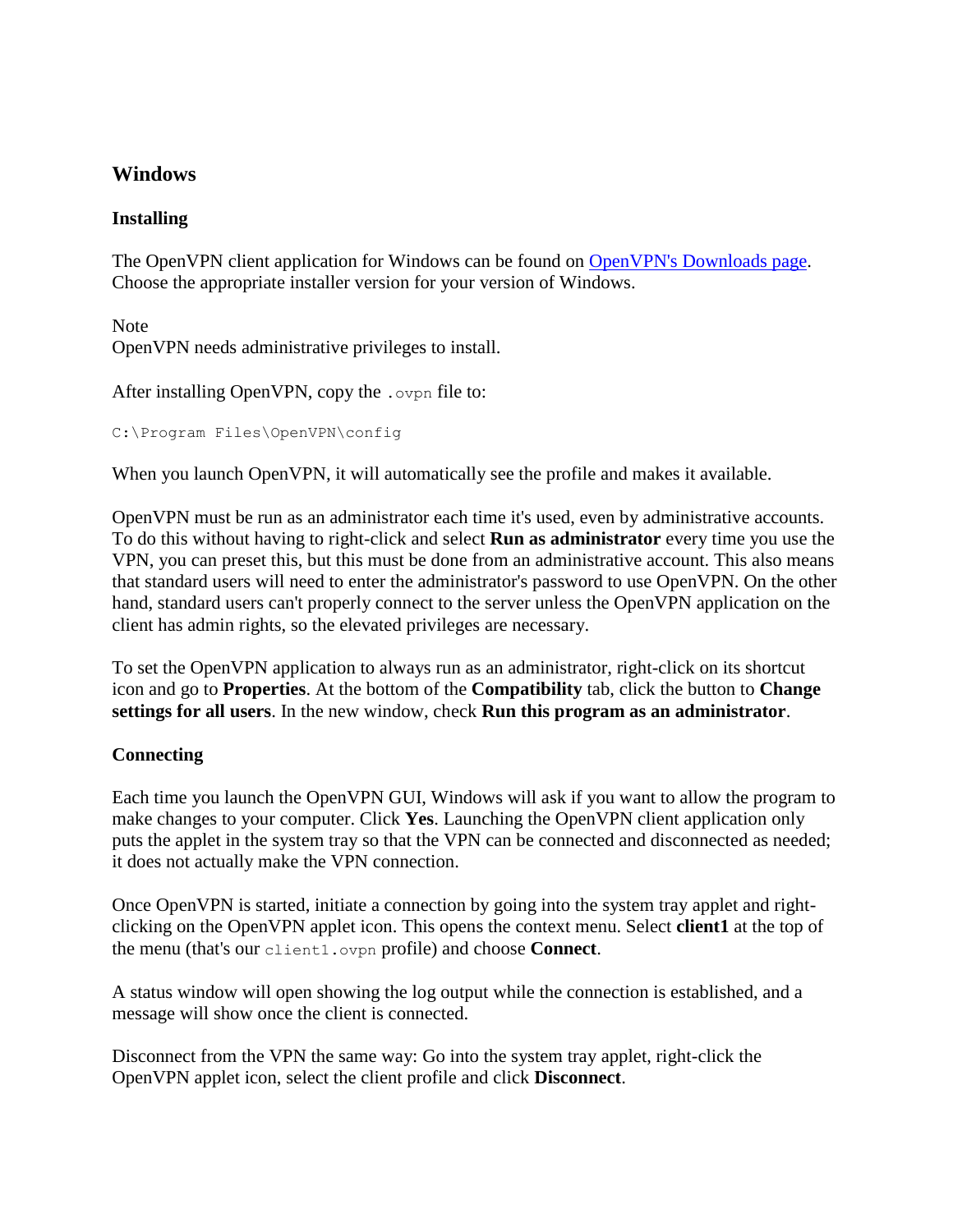# **OS X**

#### **Installing**

[Tunnelblick](https://tunnelblick.net/) is a free, open source OpenVPN client for Mac OS X. You can download the latest disk image from the [Tunnelblick Downloads page.](https://tunnelblick.net/downloads.html) Double-click the downloaded .dmg file and follow the prompts to install.

Towards the end of the installation process, Tunnelblick will ask if you have any configuration files. It can be easier to answer **No** and let Tunnelblick finish. Open a Finder window and double-click client1.ovpn. Tunnelblick will install the client profile. Administrative privileges are required.

#### **Connecting**

Launch Tunnelblick by double-clicking Tunnelblick in the **Applications** folder. Once Tunnelblick has been launched, there will be a Tunnelblick icon in the menu bar at the top right of the screen for controlling connections. Click on the icon, and then the **Connect** menu item to initiate the VPN connection. Select the **client1** connection.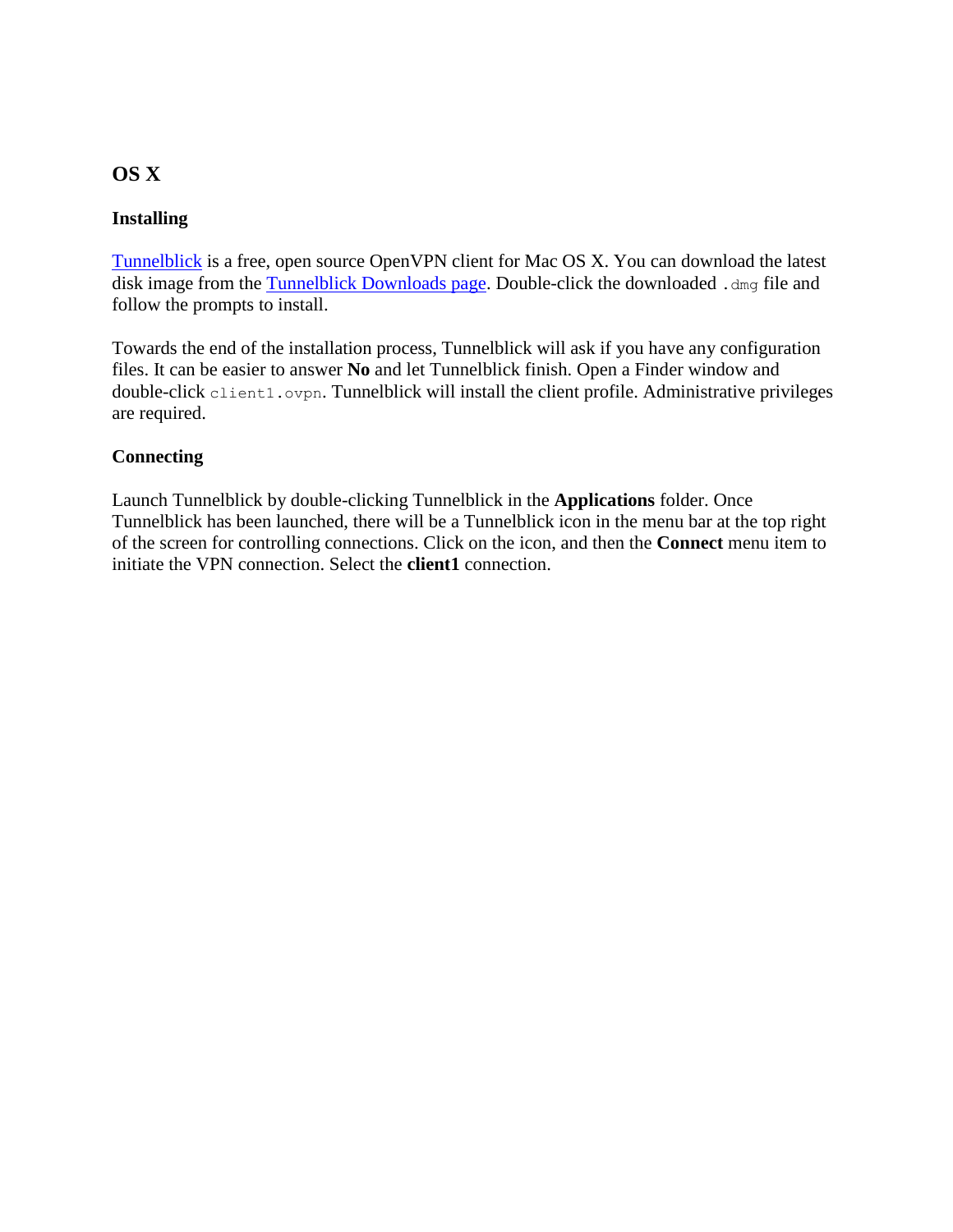## **Linux**

#### **Installing**

If you are using Linux, there are a variety of tools that you can use depending on your distribution. Your desktop environment or window manager might also include connection utilities.

The most universal way of connecting, however, is to just use the OpenVPN software.

On Ubuntu or Debian, you can install it just as you did on the server by typing:

- sudo apt-get update
- sudo apt-get install openvpn

On CentOS you can enable the EPEL repositories and then install it by typing:

- sudo yum install epel-release
- sudo yum install openvpn

#### **Configuring**

Check to see if your distribution includes a /etc/openvpn/update-resolv-conf script:

ls /etc/openvpn

```
Output
update-resolve-conf
```
Next, edit the OpenVPN client configuration file you transfered:

nano client1.ovpn

Uncomment the three lines we placed in to adjust the DNS settings if you were able to find an update-resolv-conf file:

```
client1.ovpn
script-security 2
up /etc/openvpn/update-resolv-conf
down /etc/openvpn/update-resolv-conf
```
If you are using CentOS, change the group from nogroup to nobody to match the distribution's available groups:

client1.ovpn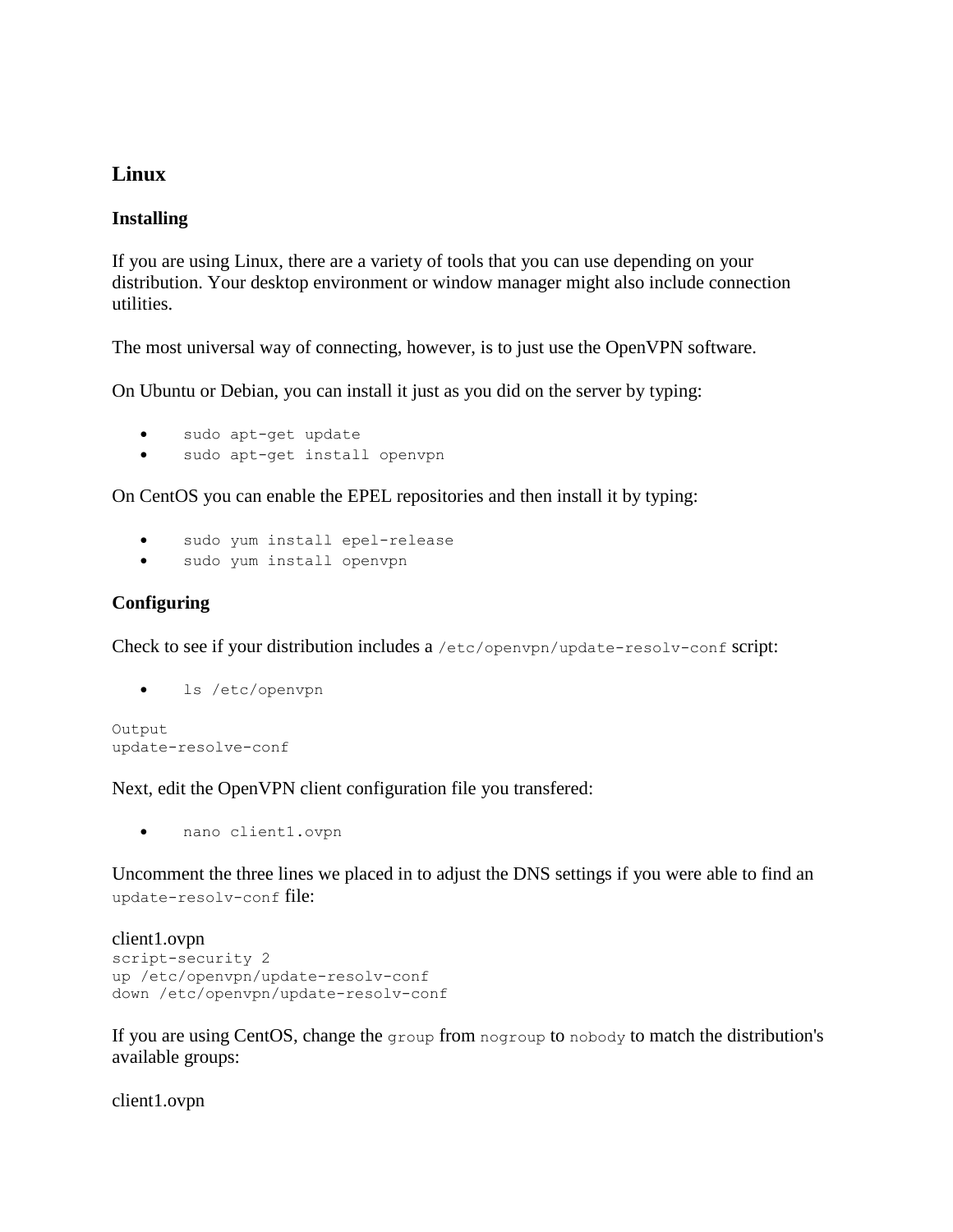group nobody

Save and close the file.

Now, you can connect to the VPN by just pointing the openvpn command to the client configuration file:

sudo openvpn --config client1.ovpn

This should connect you to your server.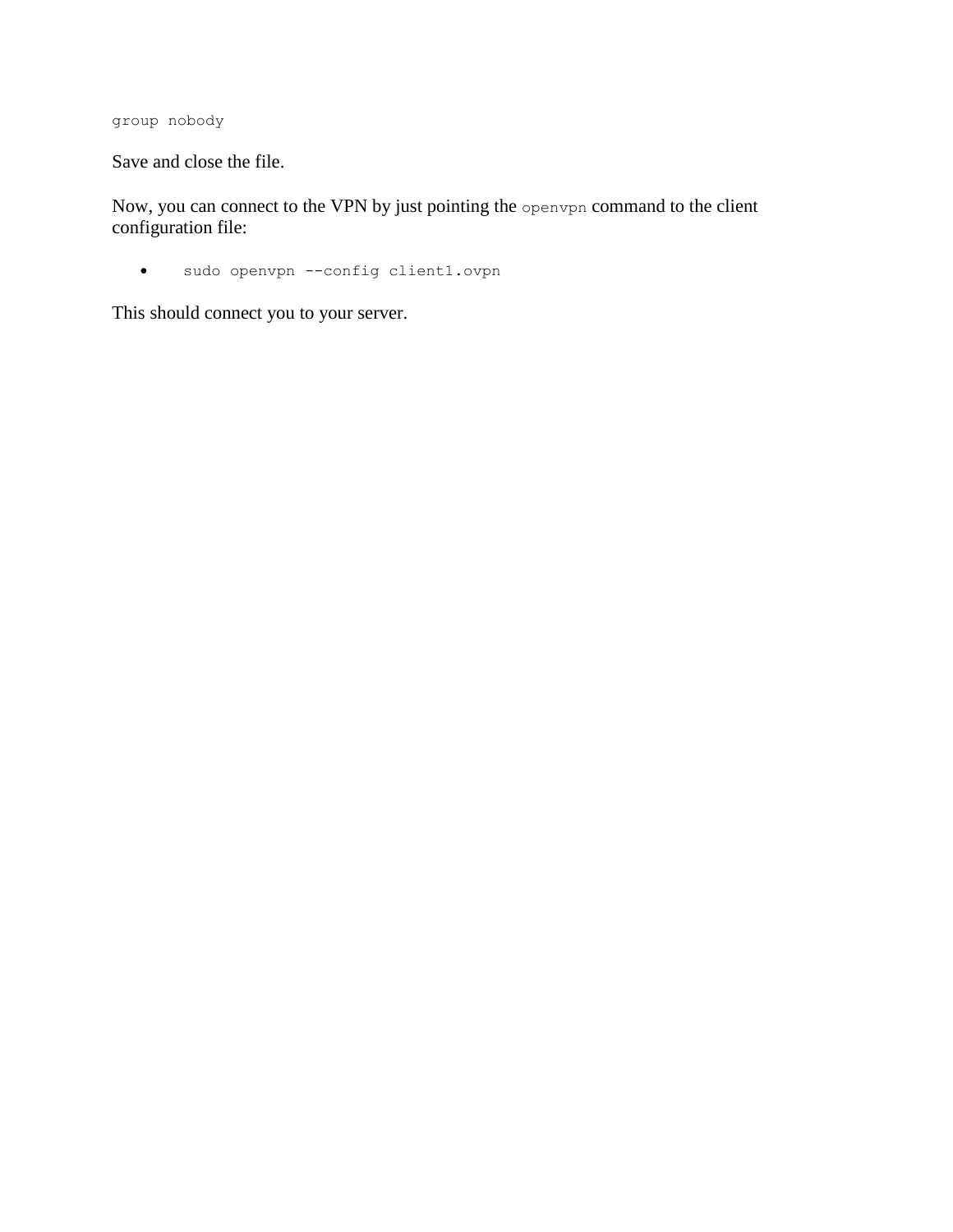# **iOS**

#### **Installing**

**File Sharing** 

From the iTunes App Store, search for and install [OpenVPN Connect,](https://itunes.apple.com/us/app/id590379981) the official iOS OpenVPN client application. To transfer your iOS client configuration onto the device, connect it directly to a computer.

Completing the transfer with iTunes will be outlined here. Open iTunes on the computer and click on **iPhone** > **apps**. Scroll down to the bottom to the **File Sharing** section and click the OpenVPN app. The blank window to the right, **OpenVPN Documents**, is for sharing files. Drag the .ovpn file to the OpenVPN Documents window.

| Apps           | OpenVPN Documents |                   |      |
|----------------|-------------------|-------------------|------|
| iMovie         | client.ovpn       | Yesterday 8:28 AM | 8 KB |
| iPhoto         |                   |                   |      |
| Keynote        |                   |                   |      |
| <b>Numbers</b> |                   |                   |      |
| <b>OpenVPN</b> |                   |                   |      |
| Pages          |                   | Save to<br>Add    |      |

Now launch the OpenVPN app on the iPhone. There will be a notification that a new profile is ready to import. Tap the green plus sign to import it.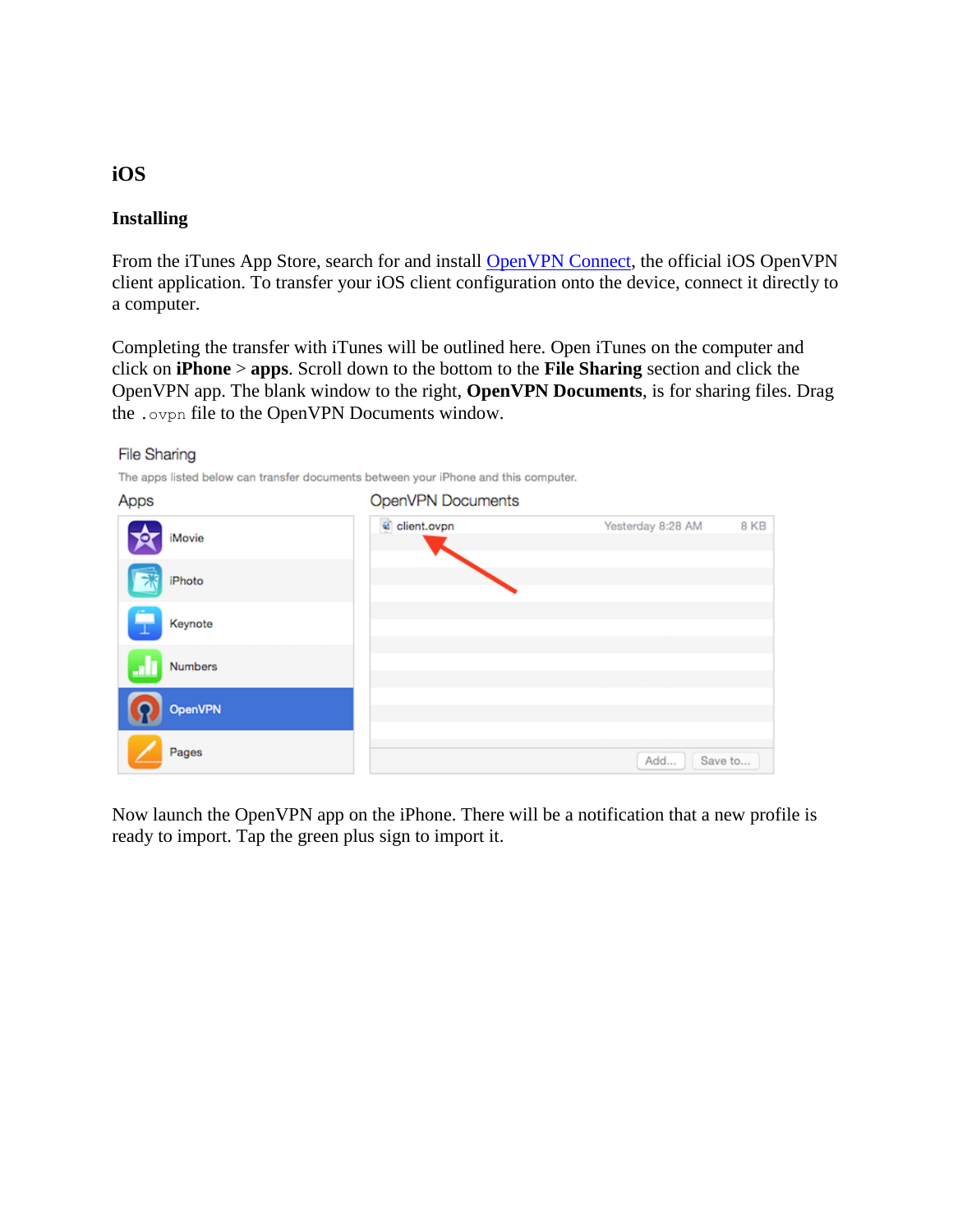

#### **Connecting**

OpenVPN is now ready to use with the new profile. Start the connection by sliding the **Connect** button to the **On** position. Disconnect by sliding the same button to **Off**.

Note

The VPN switch under **Settings** cannot be used to connect to the VPN. If you try, you will receive a notice to only connect using the OpenVPN app.

| No Service $\widehat{\mathbb{R}}$ VPN 8:37 AM                        |                              | $\Omega$ in $\rightarrow$ |  |  |
|----------------------------------------------------------------------|------------------------------|---------------------------|--|--|
| About                                                                | OpenVPN                      | Help                      |  |  |
| <b>Q</b> OpenVPN Connect                                             |                              |                           |  |  |
| 111.111.111.111/autologin<br>Autologin profile                       |                              |                           |  |  |
| <b>Connected</b>                                                     |                              |                           |  |  |
|                                                                      |                              |                           |  |  |
| <b>CONNECTION DETAILS</b>                                            |                              |                           |  |  |
| Duration                                                             | 0:00:07                      |                           |  |  |
| Packet received $\langle$ 1 second ago                               |                              |                           |  |  |
| <b>Bytes In</b>                                                      | 102.38 KB                    | ÷                         |  |  |
| <b>Bytes Out</b>                                                     | 17.68 KB                     |                           |  |  |
| MORE FROM OPENVPN TECHNOLOGIES                                       |                              |                           |  |  |
| privatetunnel.com -- Your Secure<br>and Private Path to the Internet |                              |                           |  |  |
|                                                                      | OpenVPN Access Server -- VPN |                           |  |  |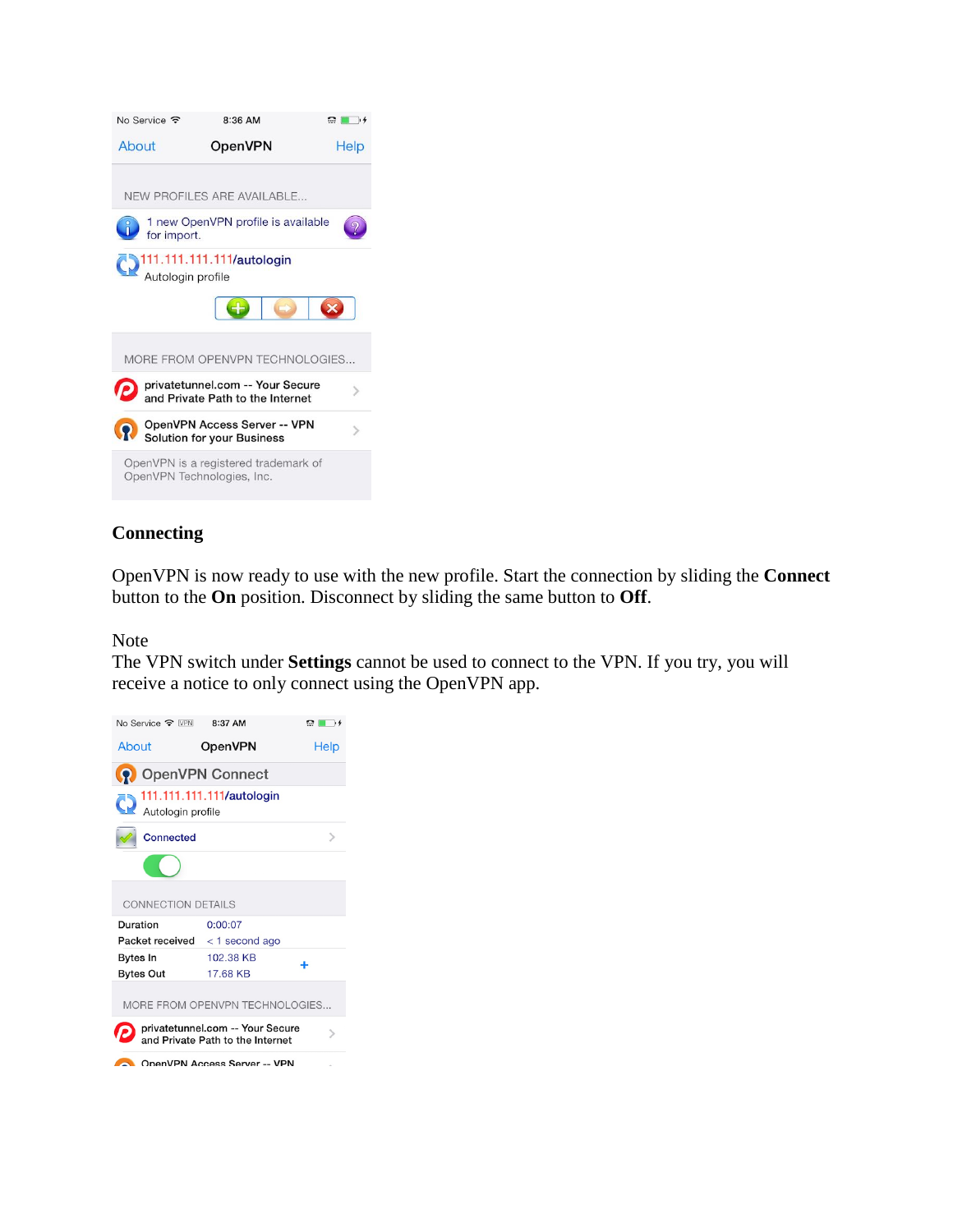# **Android**

#### **Installing**

Open the Google Play Store. Search for and install [Android OpenVPN Connect,](https://play.google.com/store/apps/details?id=net.openvpn.openvpn) the official Android OpenVPN client application.

The .ovpn profile can be transferred by connecting the Android device to your computer by USB and copying the file over. Alternatively, if you have an SD card reader, you can remove the device's SD card, copy the profile onto it and then insert the card back into the Android device.

Start the OpenVPN app and tap the menu to import the profile.



Then navigate to the location of the saved profile (the screenshot uses /sdcard/Download/) and select the file. The app will make a note that the profile was imported.